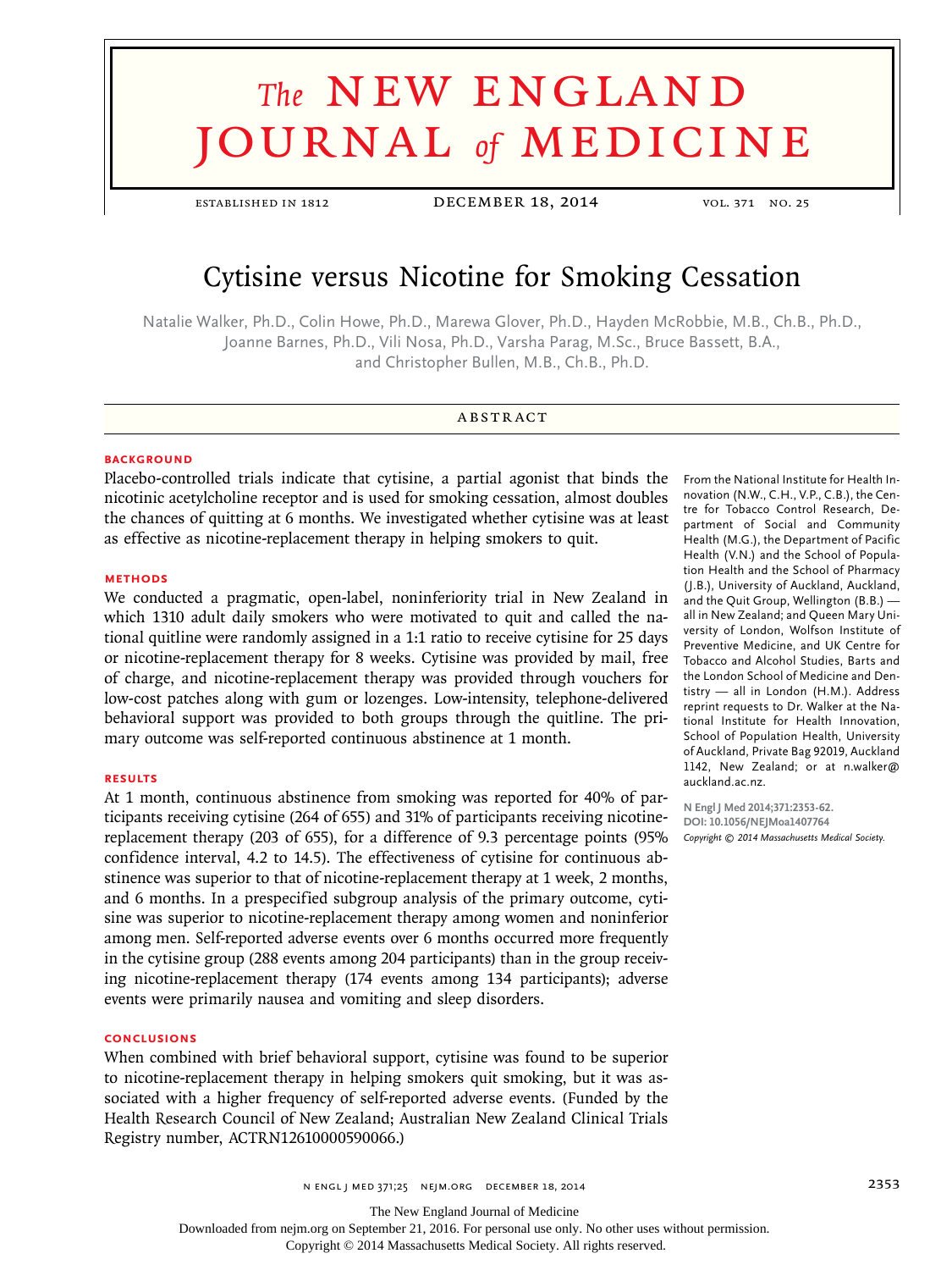**CYTISINE IS A PLANT-BASED ALKALOID**<br>found in members of the Leguminosae<br>family.<sup>1,2</sup> Like varenicline, cytisine is a par-<br>tial agonist of nicotinic acetylcholine receptors found in members of the Leguminosae family.1,2 Like varenicline, cytisine is a partial agonist of nicotinic acetylcholine receptors (nAChRs), with an affinity for the  $\alpha$ 4 $\beta$ 2 receptor subtype,<sup>3</sup> and a half-life of 4.8 hours.<sup>4</sup> Cytisine is a generic agent currently manufactured by Sopharma as Tabex and by Aflofarm Pharma as Desmoxan. It has been available both with and without prescription for smoking cessation since the 1960s, largely in Eastern Europe.<sup>5</sup> Four systematic reviews report cytisine to be superior to placebo for short-term and long-term abstinence.<sup>6-9</sup> When taken at the recommended dosage (1.5 to 9 mg per day for 25 days), cytisine is associated with no significant increase in adverse events as compared with placebo (20.5% vs. 19.6%), although gastrointestinal symptoms are more common (11.9% vs. 7.2%).<sup>7</sup>

*A Quick Take animation is available at NEJM.org*

оr

Cytisine remains relatively unknown outside Eastern Europe despite calls for licensing worldwide<sup>10-12</sup> because of its proven benefits, low cost as compared with other cessation medications (cytisine, \$20 to \$30 for 25 days; nicotine-replacement therapy, \$112 to \$685 for 8 to 10 weeks; varenicline,  $$474$  to  $$501$  for 12 weeks),<sup>11</sup> and low cost per quality-adjusted-life-year.<sup>13</sup> Given that no trials have compared cytisine with nicotinereplacement therapy, we designed a noninferiority trial to investigate whether cytisine was at least as effective as nicotine-replacement therapy. We hypothesized that 25 days of cytisine plus low-intensity behavioral support would be at least as effective as 8 weeks of nicotine-replacement therapy plus low-intensity behavioral support for smoking cessation.

#### Methods

# **Study Oversight**

The trial was conducted and monitored in accordance with the Declaration of Helsinki, Good Clinical Practice guidelines, and is reported with fidelity to the protocol and statistical analysis plan included in the protocol, $14$  available with the full text of this article at NEJM.org. The Health Research Council of New Zealand funded the trial, including the reimbursement of Quitline, which was engaged to recruit participants. Cytisine was supplied at no cost by the manufacturer, Sopharma. The research council, Sopharma, and the Extab Corporation had no role in the design of the trial, the collection, analysis, or interpretation of the data, or the writing of the report for publication. The protocol was approved by the New Zealand Multi-Region Ethics Committee and the Standing Committee on Therapeutic Trials. All participants provided oral informed consent. All authors were involved in the design and conduct of the trial and the writing of the manuscript. The first and second authors oversaw the conduct of the study, the seventh author performed all statistical analyses, and the first author supervised the writing of the manuscript.

## **Participants**

This parallel-group, randomized, controlled, noninferiority trial was conducted in New Zealand.<sup>14</sup> The first randomization was conducted on March 29, 2011, and the last follow-up took place on February 4, 2013. Smokers were recruited through the New Zealand national quitline. To be included in the study, participants had to be at least 18 years of age, daily smokers, and motivated to quit. Potential participants were excluded if they were pregnant or breast-feeding, were taking smokingcessation medication, were enrolled in another cessation program or study, had self-reported pheochromocytoma, had a systolic blood pressure above 150 mm Hg, a diastolic blood pressure above 100 mm Hg, or both, had schizophrenia, or had had a self-reported cardiovascular event in the 2 weeks before study enrollment.

#### **Randomization**

Eligible participants who had called the quitline were randomly allocated, by computer, to nicotine-replacement therapy or cytisine in a 1:1 ratio. Randomization was stratified with the use of minimization according to sex, ethnicity (Maori, Pacific Islander, or non-Maori and non–Pacific Islander), and cigarette dependence, which was determined by means of the Fagerström Test of Cigarette Dependence, in which smokers were assigned to one of two groups: those with scores of 5 or lower, indicating lower dependence, and those with scores greater than 5, indicating greater dependence.15,16 Participants and researchers collecting outcome data were aware of treatment allocation.

The New England Journal of Medicine

Downloaded from nejm.org on September 21, 2016. For personal use only. No other uses without permission.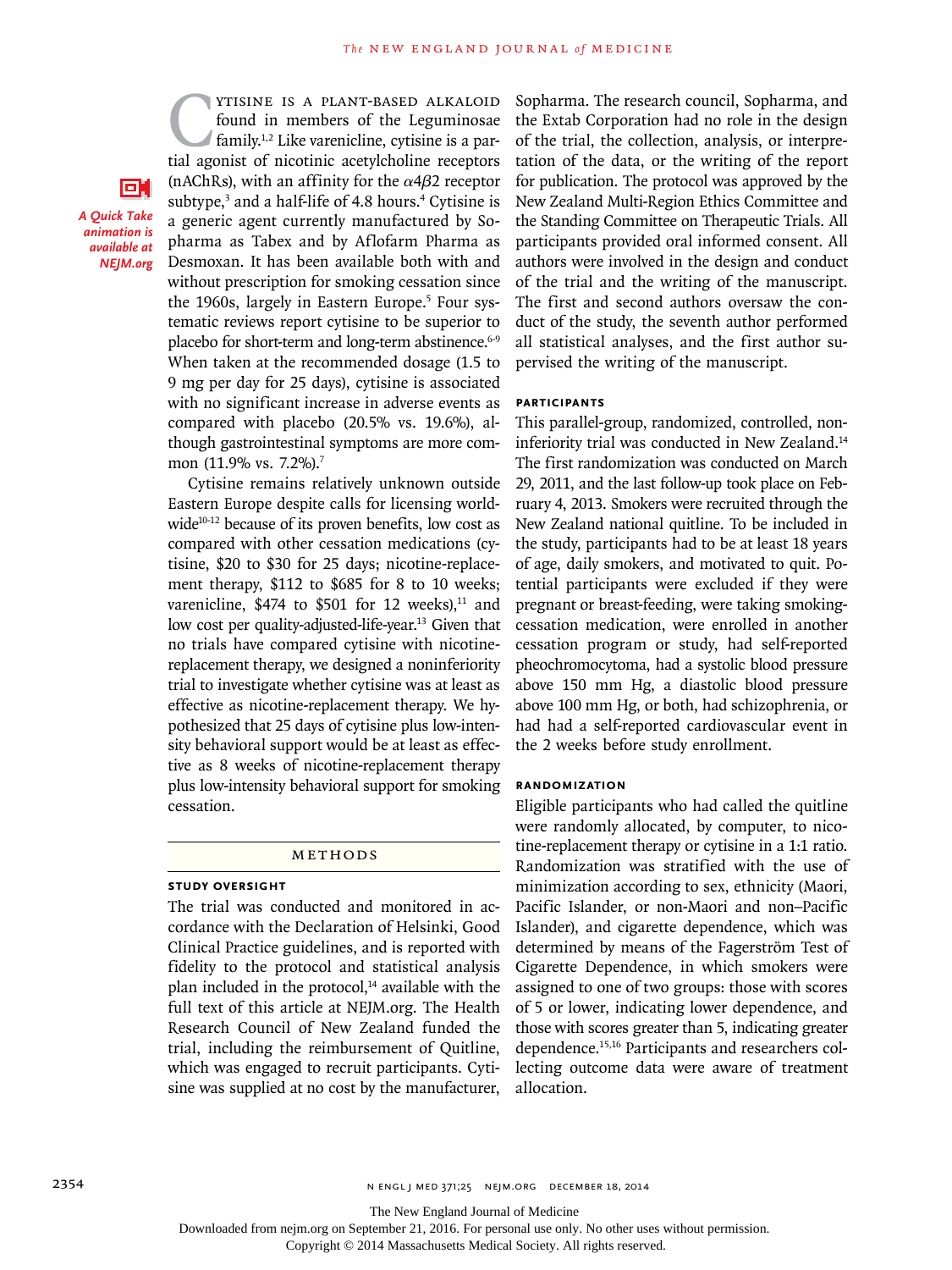# **Procedures**

All participants were offered low-intensity telephone behavioral support (an average of three calls of 10 to 15 minutes each from Quitline advisors over a period of 8 weeks). Participants assigned to nicotine-replacement therapy received vouchers from Quitline that were redeemable from community pharmacies for nicotine patches (in doses of 7 mg, 14 mg, or 21 mg) and for gum (2 mg or 4 mg) or lozenges (1 mg or 2 mg) or both gum and lozenges at a cost of NZ\$3 for an 8-week supply of each item (the equivalent of  $\epsilon$ 2, or approximately \$2.50 in U.S. dollars). The type and strength of nicotine-replacement therapy were determined by Quitline advisors in accordance with national smoking-cessation guidelines $17$  and participant preference. The cytisine group received a 25-day course of tablets by courier and were asked to reduce their smoking at their own pace during the first 4 days of treatment such that they were not smoking at all by the 5th day (i.e., their "quit date"). Participants followed the manufacturer's recommended dosing regimen: days 1 through 3, one tablet every 2 hours through the waking day (up to six tablets per day); days 4 through 12, one tablet every 2.5 hours (up to five tablets per day); days 13 through 16, one tablet every 3 hours (up to four tablets per day); days 17 through 20, one tablet every 4 to 5 hours (three tablets per day); and days 21 through 25, one tablet every 6 hours (two tablets per day). Participants in the cytisine group also received the vouchers for nicotinereplacement therapy sent to participants in the nicotine-replacement therapy group. They were asked to take the cytisine tablets for 25 days. If they had not stopped smoking by that time, or if they required ongoing support to refrain from smoking after that time, they were to redeem the vouchers for nicotine-replacement therapy.

At baseline, data were collected on demographics, smoking history, concomitant medication, motivation to quit smoking (with a score of 1 indicating very low motivation and a score of 5 indicating very high motivation), symptoms of withdrawal and the urge to smoke (both assessed with the Mood and Physical Symptoms Scale, with symptoms rated on a scale of 1 to 5, with 1 indicating none and 5 the most severe, and the urge to smoke scored on a scale of 0 to 10, with higher scores indicating greater strength of the urge to smoke and a greater duration of these urges), $18$  alcohol use (assessed with the Alcohol Use Disorders Identification Test [AUDIT-C], rated on a scale of 0 to 12, with higher scores indicating a greater risk of alcohol dependence), $19$  and satisfaction with smoking (assessed with the modified Cigarette Evaluation Questionnaire, which included 12 subscales; in each subscale, a score of 1 indicated not at all satisfied and a score of 7 indicated extremely satisfied).<sup>20</sup>

The primary outcome was continuous abstinence from smoking (self-reported abstinence since quit day, with an allowance for smoking a total of five cigarettes or less, $21$  including during the previous 7 days) 1 month after quit day. Secondary outcomes assessed at 1 week and at 1, 2 and 6 months after quit day were self-reported treatment compliance (total number of cytisine tablets taken or the type, strength, and amount of nicotine-replacement therapy used); alcohol use<sup>19</sup>; motivation to quit; symptoms of tobacco withdrawal; and the strength of urges to smoke and the duration of these urges $18$ ; 7-day point prevalence for abstinence (no cigarettes, not a single puff, in the previous 7 days)<sup>21</sup>; continuous abstinence; smoking satisfaction $20$ ; concomitant medication; and, if still smoking, date returned to daily smoking and the number of cigarettes smoked per day. Self-reported adverse events were recorded at each follow-up call, coded in accordance with the *International Statistical Classification of Diseases and Related Health Problems,* Tenth Revision, Australian Modification, and classified by a medical practitioner as nonserious or serious (defined as death, lifethreatening, hospitalization, or otherwise medically important) and according to severity (mild — awareness of event but easily tolerated; moderate — discomfort extensive enough to cause some interference with usual activity; or severe — inability to carry out usual activity). All adverse events were reviewed by an independent data safety and monitoring committee. At 1 week and 1 month we also asked participants in the cytisine group whether they would recommend cytisine as a cessation aid.

The New England Journal of Medicine

Downloaded from nejm.org on September 21, 2016. For personal use only. No other uses without permission.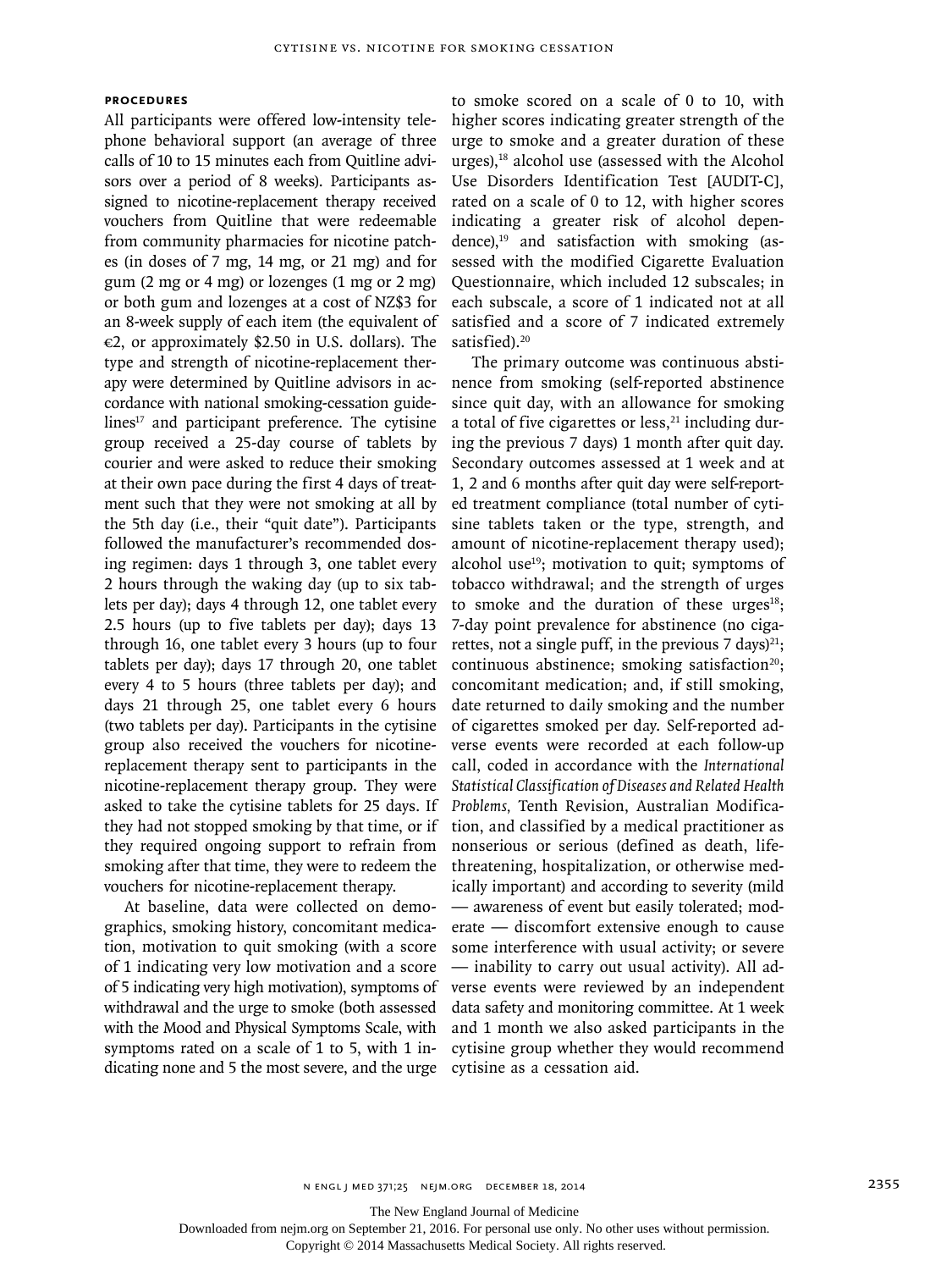

#### **Figure 1. Recruitment and Retention of Participants throughout the Trial.**

At initial assessment, the main reasons for ineligibility were current use of other smoking-cessation products or services (71%), schizophrenia (9%), uncontrolled blood pressure (9%), and pregnancy or breast-feeding (8%). For the 1-month analysis, protocol violations (as defined in the study) included loss to follow-up, death, and study withdrawal. NRT denotes nicotine-replacement therapy.

# **Statistical Analysis**

For our sample of 1310 people (655 per group), we assumed a loss of 20% to follow-up and a power of 90% at the one-sided significance level of 0.025 (the equivalent of a two-sided significance level of 0.05) to detect a 5% difference in 1-month quit rates between groups. The 1-month quit rate in the cytisine group was assumed to be 55%, midway between the estimate of 60% for varenicline<sup>8</sup> and 50% for nicotine-replacement therapy.<sup>22</sup> A noninferiority margin of difference between the group proportions was set at 5%.

Analyses were performed with SAS Software, version 9.3 (SAS Institute), and were guided by a prespecified plan. Noninferiority for the primary outcome was evaluated by observing whether the lower bound of the two-sided 95% confidence intervals for the risk difference in quit rates between the groups was above the noninferiority limit of −5. The primary analyses were carried out on an intention-to-treat basis (participants for whom outcomes were missing were assumed to be smoking). In the case that noninferiority was evident, assessment as to whether cytisine had effectiveness superior to that of nicotinereplacement therapy was carried out according to the same approach but was compared with a zero difference. Per-protocol analyses excluded participants who had missing data at 1 month or who had major protocol violations (e.g., death, pregnancy, withdrawal from the study, loss to follow-up, or noncompliance). Compliance in the cytisine group was defined as having taken 80% or more of the required number of tablets within 1 month after the quit date (i.e., 80 tablets or more). Compliance in the nicotine-replacement therapy group was defined as having used nicotine-replacement therapy at both 1 week and 1 month after the quit date. Participants with missing data were assumed to be noncompliant with the study regimen. Complete case analysis was also undertaken, and quit rates, relative risk, risk difference, and the number needed to treat were calculated. Treatment groups were compared with the use of chi-square tests and unadjusted and adjusted logistic regression modeling (adjusting for minimization factors and education).

In prespecified subgroup analyses, the consistency of effects was assessed with tests for heterogeneity for the primary outcome according to

Downloaded from nejm.org on September 21, 2016. For personal use only. No other uses without permission.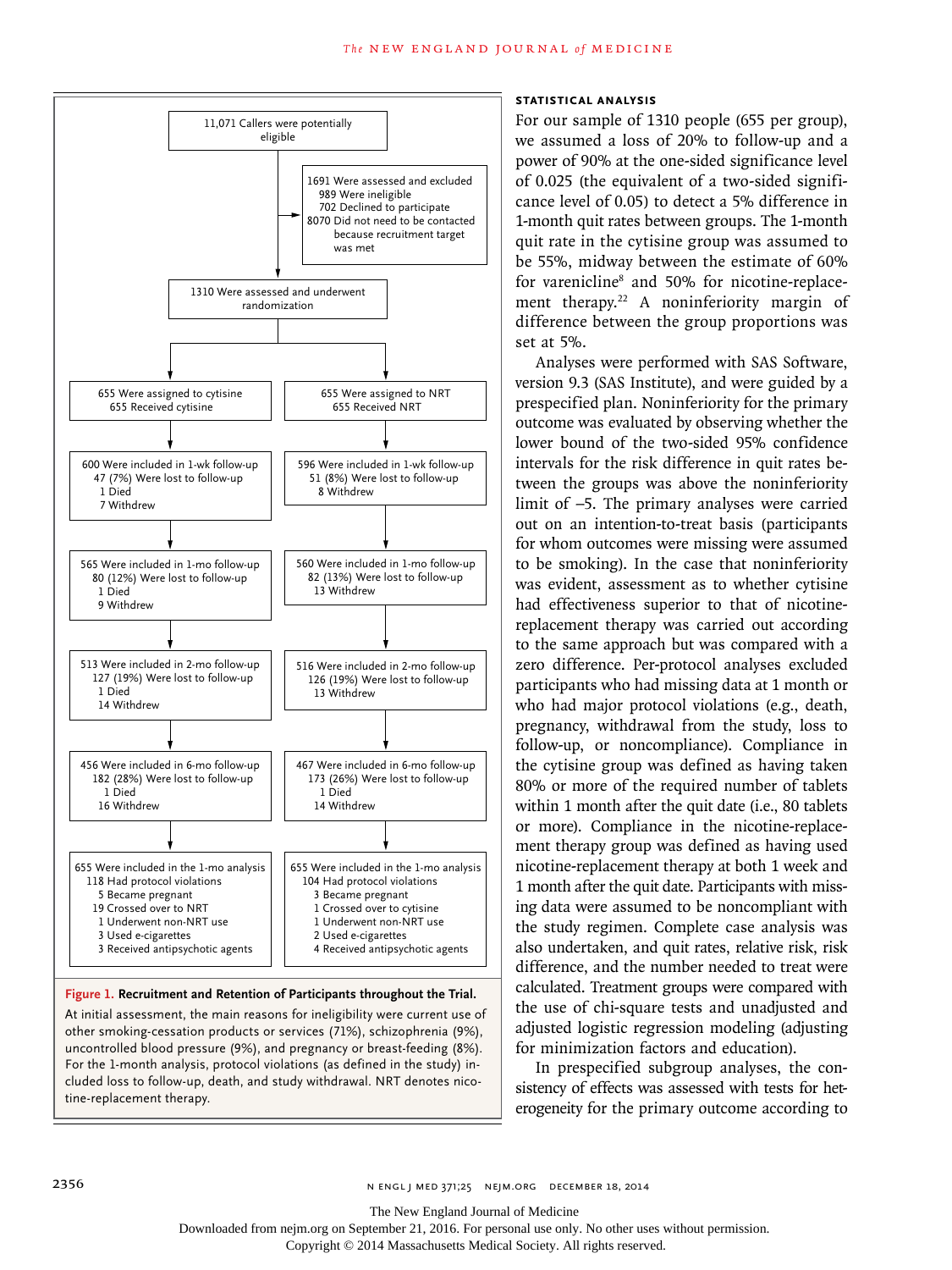ethnicity (Maori vs. non-Maori), age (<40 years of age vs. ≥40 years of age), sex, and level of education (<12 years of schooling or no qualification vs. ≥12 years of schooling), type of cigarettes smoked (factory-made only, roll-your-own only, or factory-made and roll-your-own), and baseline AUDIT-C score (high vs. low). Post hoc subgroup analyses for the primary outcome were undertaken according to baseline level of cigarette dependence and use of nicotine-replacement therapy in the preceding 12 months. The change from baseline in symptoms of tobacco withdrawal (for abstainers), AUDIT-C score, and number of cigarettes smoked per day over time was assessed by means of repeated-measures mixed models adjusted for baseline value. Kaplan–Meier curves, the log rank test, and Cox proportional hazards regression analysis were used to measure time to first lapse from quit date (return to daily smoking).

# Results

# **Outcomes**

Among 3001 people assessed, 1310 were eligible for study participation and underwent randomization, 655 in each group (Fig. 1). Loss to follow-up at 1 month was 12% in both groups (Fig. 1). Baseline characteristics were evenly balanced between the treatment groups (Table 1; and Table S1 in the Supplementary Appendix, available at NEJM.org).

Cytisine was not only noninferior to nicotinereplacement therapy but had superior effectiveness: 1-month continuous abstinence rates were significantly higher in the cytisine group (40%, 264 of 655) than in the nicotine-replacement therapy group (31%, 203 of 655) (risk difference, 9.3 percentage points; 95% confidence interval [CI], 4.2 to 14.5; number needed to treat, 11) (Table 2). Complete case and per-protocol analyses revealed similar findings (Table 2). Adjusted logistic-regression analysis produced an odds ratio of 1.5 for abstinence with cytisine (95% CI, 1.2 to 1.9; P=0.003). Prespecified analyses conducted according to sex showed a significantly higher 1-month continuous abstinence rate with cytisine in women and showed no significant difference (noninferiority) in men  $(P=0.011$  for heterogeneity), with no significant differences

#### **Table 1. Baseline Characteristics of the Participants.\***

| Characteristics                             | Cytisine<br>$(N = 655)$ | <b>NRT</b><br>$(N = 655)$ |
|---------------------------------------------|-------------------------|---------------------------|
| Female sex - no. $(%)$                      | 372 (57)                | 372 (57)                  |
| $Age - yr$                                  | $37.8 + 11.8$           | 38.4 (11.9)               |
| Ethnic group – no. $(\%)\uparrow$           |                         |                           |
| New Zealand Maori                           | 215 (33)                | 213 (33)                  |
| Non-Maori                                   | 440 (67)                | 442 (67)                  |
| Less than 12 years of schooling $-$ no. (%) | 344 (53)                | 329 (50)                  |
| Cigarettes smoked per day:                  | $19.3 \pm 11.9$         | 19.0 (10.0)               |
| Cigarette dependence                        | $5.4 + 2.1$             | 5.3(2.3)                  |

\* Plus–minus values are means ±SD. No significant differences were observed between groups in baseline characteristics. NRT denotes nicotine-replacement therapy.

† Ethnic group was self-reported. Maori are indigenous New Zealanders; all others are non-Maori.

‡ The number of cigarettes smoked per day includes hand-rolled cigarettes. § Cigarette dependence was measured with the Fagerström Test of Cigarette

Dependence. On a scale of 1 to 10, a score above 5 indicates high cigarette dependence and a score of 5 or below indicates low cigarette dependence.

noted for other subgroups (Fig. S1 in the Supplementary Appendix). The secondary cessation outcomes at 1 week and at 1, 2, and 6 months were consistent with the primary outcome, with the exception of 6-month, 7-day point-prevalence abstinence rates (which were not statistically significant) (Table 2).

At 1 week, 66% (392 of 596) of participants in the nicotine-replacement therapy group were using nicotine-replacement therapy obtained through the voucher system as compared with 4% (26 of 600) in the cytisine group. In the cytisine group, at 1 week after the quit date, 63 tablets should have been taken, but participants reported taking a mean (±SD) of 49±24 tablets. At 1 month after the quit date, all 100 tablets should have been taken, but participants reported taking a mean of 72±34 tablets. Overall, 53% (344 of 655) of participants were in compliance with the guidelines for cytisine treatment (i.e., they had taken 80 or more tablets), whereas 67% (437 of 655) in the nicotine-replacement therapy group were in compliance with treatment guidelines (i.e., they had used nicotine-replacement therapy at both 1 week and 1 month). At 1 month after the quit date, 22% of participants in the cytisine group and 55% of those in the nicotine-replacement

The New England Journal of Medicine

Downloaded from nejm.org on September 21, 2016. For personal use only. No other uses without permission.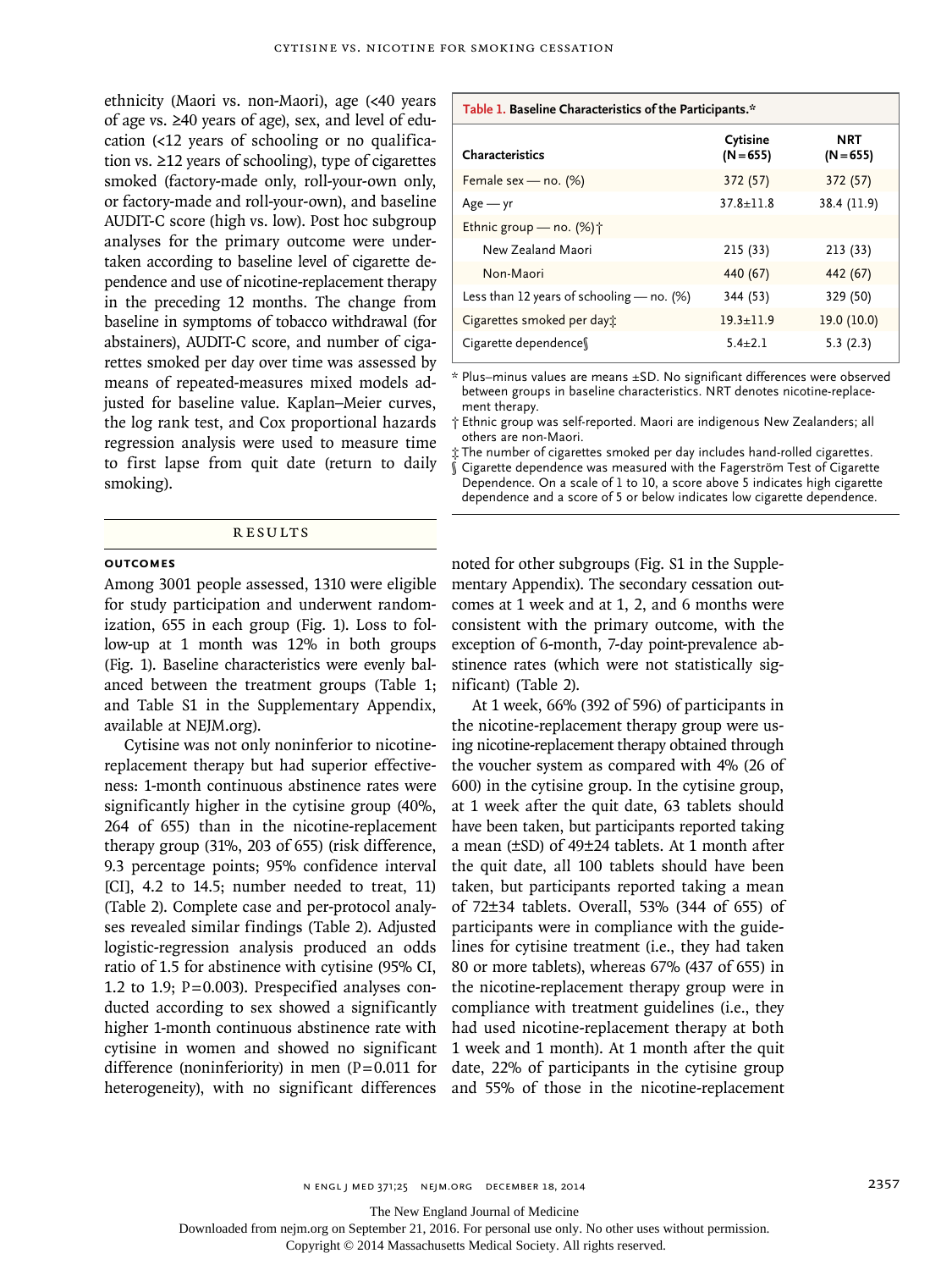**Table 2. Continuous Abstinence and 7-Day Point-Prevalence Abstinence According to Treatment Group, According to the Intention-to-Treat Analysis.**

| Abstinence                                                      | Cytisine<br>$(N=655)$ | <b>NRT</b><br>$(N=655)$ | <b>Relative Risk</b><br>(95% CI) | <b>Risk Difference</b><br>(95% CI) | P Value |  |  |
|-----------------------------------------------------------------|-----------------------|-------------------------|----------------------------------|------------------------------------|---------|--|--|
| no./total no. (%)                                               |                       |                         |                                  |                                    |         |  |  |
| <b>Continuous</b>                                               |                       |                         |                                  |                                    |         |  |  |
| Quit rate*                                                      |                       |                         |                                  |                                    |         |  |  |
| 1 Wk                                                            | 394 (60)              | 303 (46)                | 1.3 $(1.2 \text{ to } 1.4)$      | 13.9 (8.5 to 19.2)                 | < 0.001 |  |  |
| $1$ Mo                                                          | 264 (40)              | 203 (31)                | 1.3 $(1.1 to 1.5)$               | 9.3 (4.2 to 14.5)                  | < 0.001 |  |  |
| 2 Mo                                                            | 202(31)               | 143(22)                 | 1.4 $(1.2 \text{ to } 1.7)$      | 9.0 (4.3 to 13.8)                  | < 0.001 |  |  |
| 6 Mo                                                            | 143 (22)              | 100(15)                 | 1.4 $(1.1 to 1.8)$               | 6.6 (2.4 to 10.8)                  | 0.002   |  |  |
| Sensitivity analyses for 1-mo quit data                         |                       |                         |                                  |                                    |         |  |  |
| Complete cases only†                                            | 264/565 (47)          | 203/560 (36)            | 1.3 $(1.1 to 1.5)$               | 10.5 (4.8 to 16.2)                 | < 0.001 |  |  |
| Per protocol                                                    |                       |                         |                                  |                                    |         |  |  |
| Population with protocol violations<br>excluding noncompliance: | 252/537               | 199/551                 | 1.3 $(1.1 to 1.5)$               | 10.8 (5.0 to 16.6)                 | < 0.001 |  |  |
| Population with protocol violations<br>including noncompliance  | 189/330               | 167/407                 | 1.4 $(1.2 \text{ to } 1.6)$      | 16.2 (9.1 to 23.4)                 | < 0.001 |  |  |
| 7-Day point prevalence                                          |                       |                         |                                  |                                    |         |  |  |
| Quit rate*                                                      |                       |                         |                                  |                                    |         |  |  |
| 1 Wk                                                            | 266(41)               | 199 (30)                | 1.3 $(1.2 \text{ to } 1.6)$      | 10.2 (5.1 to 15.4)                 | < 0.001 |  |  |
| 1 Mo                                                            | 273(42)               | 215(33)                 | 1.3 $(1.1 to 1.5)$               | 8.9 (3.7 to 14.1)                  | < 0.001 |  |  |
| 2 Mo                                                            | 246 (38)              | 206 (32)                | 1.2 $(1.0 to 1.4)$               | 6.1 (1.0 to 11.3)                  | 0.020   |  |  |
| 6 Mo                                                            | 206(31)               | 196 (30)                | 1.1 $(0.9 \text{ to } 1.2)$      | 1.5 $(-3.5 \text{ to } 6.5)$       | 0.549   |  |  |

\* Data for the quit rate are based on the assumption that all participants for whom data on smoking status were missing were smoking.

† Complete cases refers to participants for whom data on smoking status were complete at 1 month.

‡ This population excluded participants with missing data at 1 month and protocol violations, which were defined as death, pregnancy, withdrawal, loss to follow-up, use of non-NRT cessation products, use of antipsychotic medication, and crossovers.

§ This population excluded the same participants as described directly above, but protocol violations also included noncompliance with treatment.

¶ Point-prevalence abstinence at 1 week is lower than continuous abstinence at 1 week because the definition of continuous abstinence allows for a slip of up to five cigarettes, whereas the general definition used for point-prevalence abstinence does not.

> therapy group continued their allocated treatment. In the cytisine group, there were 19 participants who used cytisine and nicotine-replacement therapy concomitantly.

# **Adverse Events**

Self-reported adverse events occurred more frequently in the cytisine group (288 events reported by 204 participants) than in the nicotine-replacement-therapy group (174 events reported by 134 participants), with an incidence rate ratio of 1.7 (95% CI, 1.4 to 2.0; P<0.001) (Table 3). Similar findings were observed for participants who were compliant with treatment (161 events reported by 107 participants in the cytisine group vs. 113

events reported by 88 participants in the nicotine-replacement-therapy group; incidence rate ratio, 1.4; 95% CI, 1.1 to 1.8; P=0.003) (Table 3). In the cytisine group, 67% of adverse events were reported between randomization and 1 month after the quit date, as compared with 49% in the nicotine-replacement-therapy group. The majority of adverse events were nonserious and were mild to moderate in severity (Table 3). The most frequent adverse events in the cytisine group were nausea and vomiting and sleep disorders (Table 3, and Table S4 in the Supplementary Appendix). Serious adverse events are listed in Table S5 in the Supplementary Appendix. Among participants in the cytisine group who reported an ad-

The New England Journal of Medicine

Downloaded from nejm.org on September 21, 2016. For personal use only. No other uses without permission.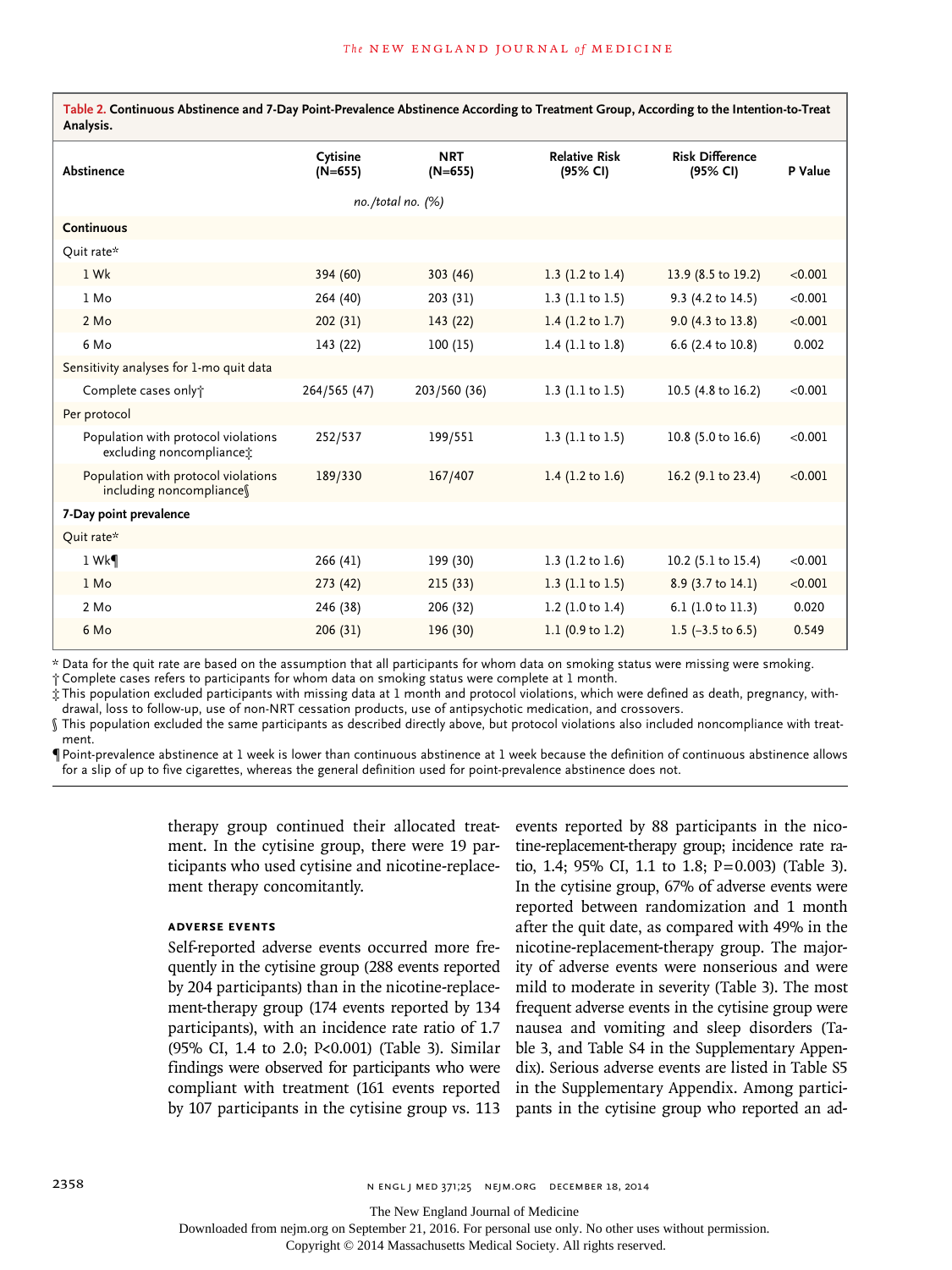verse event, 89% at 1 week (2 missing) and 82% at 1 month after the quit date (13 missing) said they would recommend cytisine to someone who wanted to stop smoking.

Overall, 21% of participants in the cytisine group and 34% of those in the nicotine-replacement-therapy group did not quit on the quit day. The median time to relapse (resumption of smoking) after the quit day was significantly longer in the cytisine group than in the nicotine-replacement therapy group: 53 days (95% CI, 36 to 100) versus 11 days (95% CI, 6 to 22) (P<0.001 for log-rank test; hazard ratio, 0.8 [95% CI, 0.7 to 0.9,  $P=0.001$ ]); 348 participants in the cytisine group relapsed within 6 months versus 389 participants in the nicotine-replacement therapy group (Fig. 2). A greater difference was observed for those who were compliant with treatment (Fig. 2). Other outcome data are presented in the Supplementary Appendix.

# Discussion

Cytisine was superior to nicotine-replacement therapy for smoking cessation among dependent smokers motivated to quit. Self-reported adverse events over 6 months were almost twice as common in the cytisine group than in the nicotinereplacement-therapy group. Types of adverse events in the cytisine group were similar to those seen in previous placebo-controlled trials of cytisine.<sup>6-9</sup> Our trial was neither large enough nor long enough to assess the occurrence of uncommon adverse events or those with a long time to onset. Compliance with allocated treatment was modest. Time to relapse was delayed in the cytisine group. During treatment, participants in the cytisine group reported fewer symptoms of tobacco withdrawal, found smoking less rewarding, and reduced the number of cigarettes smoked per day. The higher quit rate observed in women taking cytisine has not been previously reported in studies of nAChR partial agonists. This finding could be the result of chance (since data were not adjusted for multiplicity) but warrants further investigation, since several reviews of nicotine-replacement therapy have reported lower quit rates in women than in men, $23,24$  possibly as a result of biologic and psychosocial differences.

We chose a noninferiority design on the basis

**Table 3. Summary of All-Cause Adverse Events.**

| Event                                                            | Cytisine<br>$(N=655)$ | NRT<br>$(N=655)$ |
|------------------------------------------------------------------|-----------------------|------------------|
| Participants with any adverse event — no. $(\%)$                 | 204(31)               | 134 (20)         |
| Adverse events - no.                                             |                       |                  |
| Any                                                              | 288                   | 174              |
| In those who complied with treatment*                            | 161                   | 113              |
| In those who did not comply with treatment                       | 127                   | 61               |
| Participants with serious adverse event - no. $(\%)$             | 45 (7)                | 39 (6)           |
| Serious adverse events - no.                                     | 56                    | 45               |
| Deaths                                                           | 1                     | 1                |
| Life-threatening events                                          | $\Omega$              | $1\P$            |
| Hospitalizations                                                 | 18                    | 18               |
| Otherwise medically important events                             | 37                    | 25               |
| Severity of all adverse events - no.                             |                       |                  |
| Mild                                                             | 139                   | 78               |
| Moderate                                                         | 111                   | 77               |
| Severe                                                           | 38                    | 19               |
| Most frequent adverse events (≥5% of all events)<br>$-$ no. $**$ |                       |                  |
| Nausea and vomiting (ICD-10 R11)                                 | 30                    | $\overline{2}$   |
| Sleep disorders (ICD-10 G47.0 and G47.8)                         | 28                    | 2                |

In the cytisine group, compliance was defined as having taken 80% or more of the required number of tablets within 1 month after the quit date (i.e., 80 or more tablets). In the NRT group, compliance was defined as having used NRT at 1 week and 1 month after the quit date. It was assumed that participants with missing data were not compliant.

† A serious event was defined as death, a life-threatening event, an event requiring hospitalization, or otherwise medically important event (i.e., the event does not belong in any of the other categories but may jeopardize the patient and may require medical or surgical intervention to prevent the occurrence of one or more other serious adverse events).

The categories are mutually exclusive.

There were two deaths: one participant in the cytisine group died from alcohol-related asphyxiation during the treatment period, and one in the NRT group died of a heart attack during follow-up.

- This event was development of a brain tumor.
- The severity of events was not medically verified.

\*\* The list of most frequent adverse events excludes signs and symptoms of cold and influenza. Adverse events were categorized in accordance with the *International Statistical Classification of Diseases and Related Health Problems,* Tenth Revision (ICD-10), Australian Modification.

of data available at the time, before publication of the placebo-controlled trial by West et al.<sup>25</sup> Our trial population was similar to that of New Zealand Quitline callers overall<sup>26</sup> (although Asian, Pacific Islander, and male smokers are slightly underrepresented among Quitline users), $26,27$  New Zealand smokers overall, $28,29$  and three previous

The New England Journal of Medicine

Downloaded from nejm.org on September 21, 2016. For personal use only. No other uses without permission.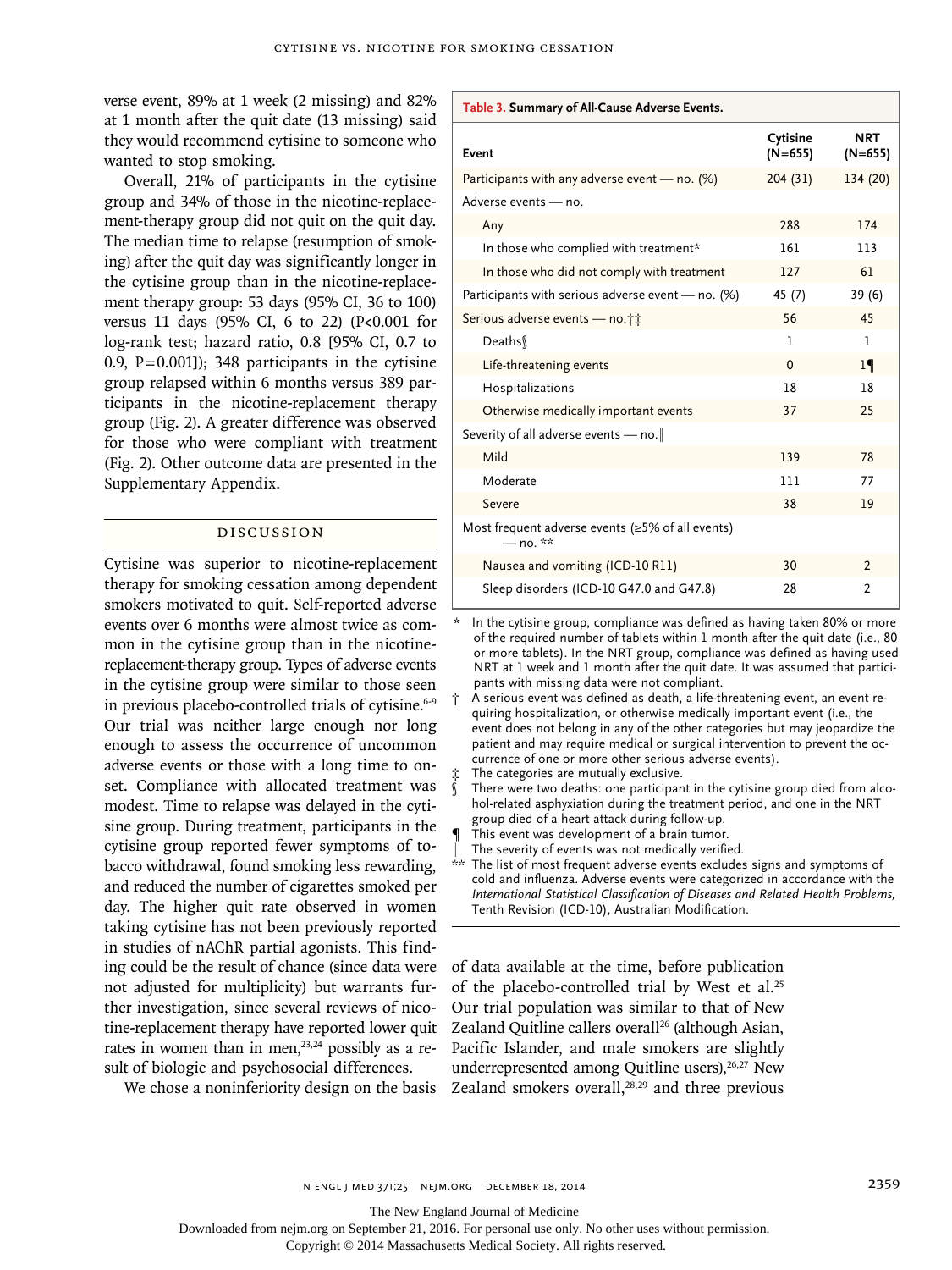

**Figure 2. Kaplan–Meier Curve for Time to First Relapse.**

Twenty-one percent of participants in the cytisine group and 34% of participants in the NRT group did not quit on the quit date (Day 0). Time to relapse was defined as the number of days to return to regular (daily) smoking of cigarettes. In the cytisine group, the median time to relapse was significantly longer among those who complied with treatment (177 participants) than among those who did not (171 participants): 127 days (95% CI, 62 to unable to estimate) versus 20 days (95% CI, 8 to 25); P<0.001 by the log-rank test.

> trial populations recruited through Quitline.30-32 The trial was pragmatic, with broad entry criteria. The criteria for exclusion on the basis of medical conditions reflected the manufacturer's precautions for the use of cytisine and Quitline's policy regarding contraindications for nicotine-replacement therapy. As a precaution, we excluded people who reported that they had schizophrenia, given cytisine's similarity to varenicline (which has a boxed warning related to severe mental health problems). Users of noncigarette tobacco products were not excluded but were probably few in number given that such products are rarely used in New Zealand and that the sale of snus (a moist tobacco powder that is placed under the upper lip) is illegal. We followed the manufacturer's

recommended dosing regimen for cytisine, although we are not aware of any published studies that support the regimen.

Our study had several limitations. First, since researchers were aware of treatment allocation, there may have been a reporting bias in favor of cytisine. Second, although adverse events were medically reviewed, they were self-reported. The higher proportion of adverse events in the cytisine group may be due to reporting bias, since the known side effects of nicotine-replacement therapy could have been regarded as "normal" by participants in the nicotine-replacement therapy group who had previously received such therapy and could therefore have gone unreported. We did not collect long-term safety data; in the placebo-controlled trial by West et al., $25$  adverse events reported during a 12-month follow-up period were predominantly related to gastrointestinal effects. Third, because participants were unlikely to have prior knowledge of cytisine, some of the treatment effect might be explained by its novelty. Fourth, verification of self-reported abstinence was not undertaken owing to both the broad geographic dispersal of the study population and budget constraints. In addition, at 1 month participants in the nicotine-replacement-therapy group would have received positive test results for cotinine, a metabolite of nicotine, even if they were not smoking. Abstinence rates may therefore be overreported or underreported (see the Supplementary Appendix for an estimate of validated abstinence), but there should not be a difference in the nature of reporting between groups. Fifth, smokers who call Quitline may be more motivated to quit than other populations of smokers.33 Sixth, the treatment periods for the two interventions were different; the selection of a 1-month primary outcome should help to ensure comparability. There was also a between-group difference in participants' access to treatments (i.e., cytisine was delivered free, whereas nicotine-replacement therapy was obtained from a pharmacy at a small cost). In a previous trial with 1410 participants in which the same recruitment method was used, participants were randomly assigned either to receive free delivery of nicotine-replacement therapy by courier or to use of the voucher system.<sup>31</sup> No between-group differences in continuous absti-

The New England Journal of Medicine

Downloaded from nejm.org on September 21, 2016. For personal use only. No other uses without permission.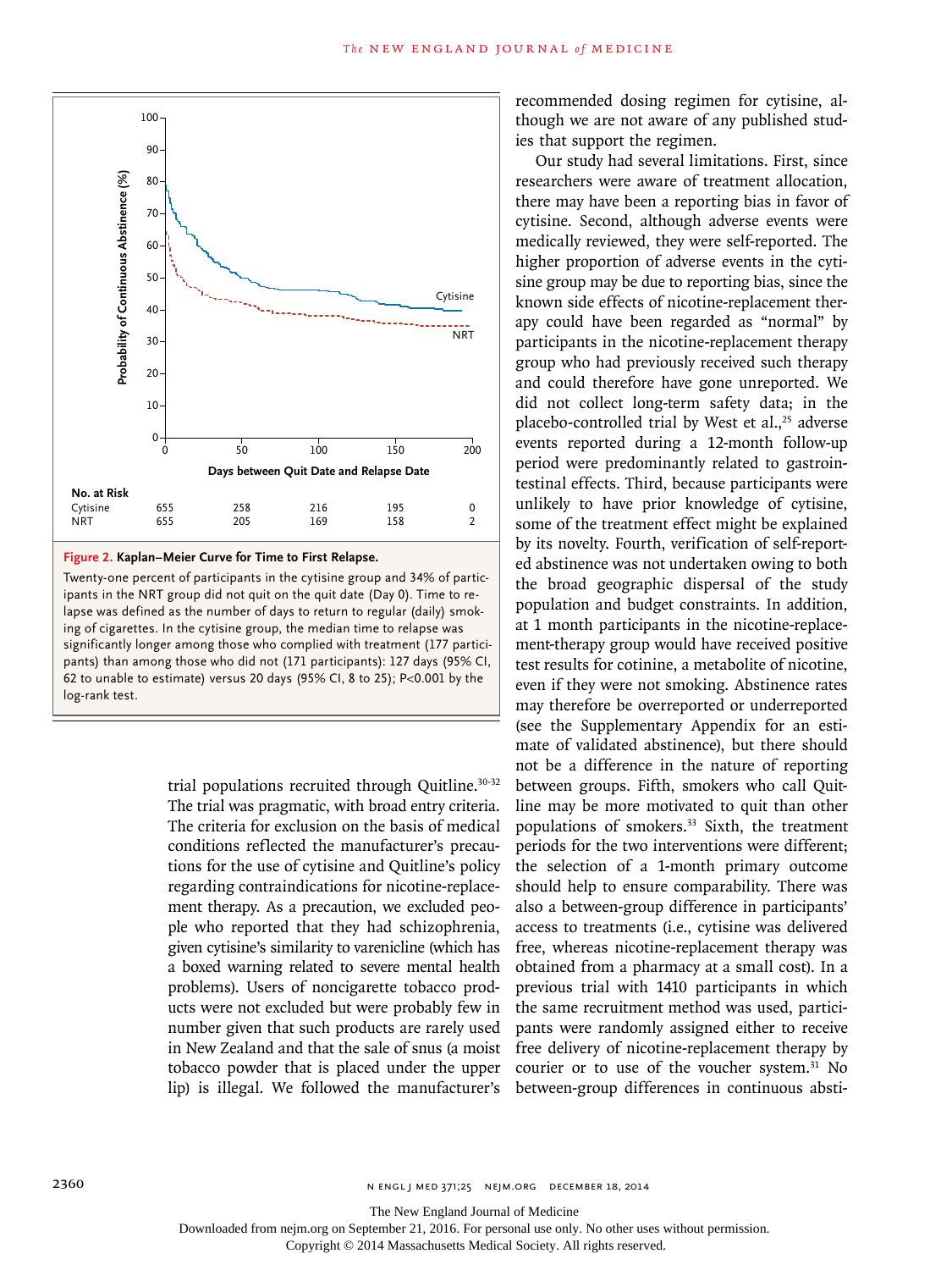nence at 3 weeks, 3 months, or 6 months were observed.

The trial shows that cytisine is an effective smoking-cessation aid for use as a first-line treatment for tobacco dependence. The most common adverse events were nausea and vomiting and sleep disorders. The effect sizes in this trial were similar to those observed in a trial of varenicline versus nicotine-replacement therapy.34 Given the large difference in the market prices of varenicline and cytisine, $11$  a head-to-head, noninferiority trial that includes cost-effectiveness analyses is justified.

Supported by a grant (10/455) from the Health Research Council of New Zealand.

Dr. McRobbie reports receiving lecture fees from Johnson & Johnson and grant support from Pfizer. No other potential conflict of interest relevant to this article was reported.

Disclosure forms provided by the authors are available with the full text of this article at NEJM.org.

We thank the funder, Sopharma, and Extab Corporation, the trial participants, the Quit Group (Rose Silcock, Elspeth Chell, Pauline Walker, Stella McGough, Gillian Lockhart, Lauren Myers, Janneke Van't Klooster, Liz Cameron, Reon Veale, Nick Blair, Sarah Woods, Michele Grigg, and Lynn Szpetnar), study-related staff at the National Institute for Health Innovation (Linda Lay, Jason Harris-Hammond, John Fa'atui, Stephen Boswell, Terry Holloway, Lyn Cummings, Karen Carter, Vanessa Singh, Dr. Jonathan Williman, and Sheila Fisher), and members of the data safety and monitoring committee (Dr. Carlene Lawes, Dr. Janie Sheridan, and Avinesh Patel).

#### **References**

**1.** Webb C. Checklist of dicotyledons naturalised in New Zealand. NZ J Bot 1980;18:463-72 (http://www.tandfonline .com/toc/tnzb20/18/4#.VHzQ6snDXM0)

**2.** Godley E. Introducing Kowhai. Styx report. Christchurch, New Zealand: Landcare Research, 2006.

**3.** Coe JW, Brooks PR, Vetelino MG, et al. Varenicline: an alpha4beta2 nicotinic receptor partial agonist for smoking cessation. J Med Chem 2005;48:3474-7.

**4.** Jeong S-H, Newcombe D, Sheridan J, Tingle M. Pharmacokinetics of cytisine, an α4 β2 nicotinic receptor partial agonist, in healthy smokers following a single dose. Drug Test Anal 2014 September 17 (Epub ahead of print).

**5.** Tutka P, Zatoński W. Cytisine for the treatment of nicotine addiction: from a molecule to therapeutic efficacy. Pharmacol Rep 2006;58:777-98.

**6.** Etter JF. Cytisine for smoking cessation: a literature review and a meta-analysis. Arch Intern Med 2006;166:1553-9.

**7.** Hajek P, McRobbie H, Myers K. Efficacy of cytisine in helping smokers quit: systematic review and meta-analysis. Thorax 2013;68:1037-42.

**8.** Cahill K, Stead LF, Lancaster T. Nicotine receptor partial agonists for smoking cessation. Cochrane Database Syst Rev 2011;2:CD006103.

**9.** McRobbie H, Hajek P, Bullen C, Feigin V. Rapid review of non-NHS treatments for smoking cessation. London: National Institute of Health and Care Excellence, 2006 (http://www.nice.org.uk/guidance/ ph10/resources/evidence-review-nonnhstreatments2).

**10.** Aveyard P, West R. Cytisine and the failure to market and regulate for human health. Thorax 2013;68:989.

**11.** Prochaska JJ, Das S, Benowitz NL. Cytisine, the world's oldest smoking cessation aid. BMJ 2013;347:f5198.

**12.** Stapleton JA. The case for licensing

cytosine now for smoking cessation is overwhelming. BMJ 2013;347:f5736.

**13.** Stapleton JA, West R. A direct method and ICER tables for the estimation of the cost-effectiveness of smoking cessation interventions in general populations: application to a new cytisine trial and other examples. Nicotine Tob Res 2012;14:463- 71.

**14.** Walker N, Howe C, Bullen C, et al. Study protocol for a non-inferiority trial of cytisine versus nicotine replacement therapy in people motivated to stop smoking. BMC Public Health 2011;11:880.

**15.** Heatherton TF, Kozlowski LT, Frecker RC, Fagerström KO. The Fagerström Test for Nicotine Dependence: a revision of the Fagerström Tolerance Questionnaire. Br J Addict 1991;86:1119-27.

**16.** Fagerström K. Determinants of tobacco use and renaming the FTND to the Fagerstrom Test for Cigarette Dependence. Nicotine Tob Res 2012;14:75-8.

**17.** New Zealand smoking cessation guidelines. Wellington, New Zealand: Ministry of Health; 2007.

**18.** West R, Hajek P. Evaluation of the mood and physical symptoms scale (MPSS) to assess cigarette withdrawal. Psychopharmacology (Berl) 2004;177:195-9.

**19.** Bush K, Kivlahan D, McDonell M, Fihn S, Bradley K. The AUDIT alcohol consumption questions (AUDIT-C): an effective brief screening test for problem drinkers. Arch Intern Med 1998;158:1789- 95.

**20.** Cappelleri JC, Bushmakin AG, Baker CL, Merikle E, Olufade AO, Gilbert DG. Confirmatory factor analyses and reliability of the modified cigarette evaluation questionnaire. Addict Behav 2007;32: 912-23.

**21.** West R, Hajek P, Stead L, Stapleton J. Outcome criteria in smoking cessation trials: proposal for a common standard. Addiction 2005;100:299-303.

**22.** Stead L, Perera R, Bullen C, Mant D, Lancaster T. Nicotine replacement therapy for smoking cessation. Cochrane Database of Systematic Reviews. Cochrane Libr 2008;3:CD000146.

**23.** Cepeda-Benito A, Reynoso JT, Erath S. Meta-analysis of the efficacy of nicotine replacement therapy for smoking cessation: differences between men and women. J Consult Clin Psychol 2004;72:712-22. **24.** Perkins KA, Scott J. Sex differences in long-term smoking cessation rates due to nicotine patch. Nicotine Tob Res 2008;10: 1245-50.

**25.** West R, Zatonski W, Cedzynska M, et al. Placebo-controlled trial of cytisine for smoking cessation. N Engl J Med 2011; 365:1193-200.

**26.** Li J, Grigg M. Changes in characteristics of New Zealand Quitline callers between 2001 and 2005. N Z Med J 2007; 120:U2584.

**27.** Bullen C, Howe C, Grigg M, et al. Recruitment into a cessation trial via the New Zealand Quitline: many benefits, few limitations. J Smoking Cessation 2008;3:30-4.

**28.** Li J. How do Quitline callers compare to the New Zealand smoking population? Wellington, New Zealand: The Quit Group, 2007.

**29.** Tobacco use in New Zealand: key findings from the 2009 New Zealand Tobacco Use Survey. Wellington, New Zealand: Ministry of Health, 2010 (http:// www.health.govt.nz/publication/tobaccouse-new-zealand-key-findings-2009-nztobacco-use-survey).

**30.** Bullen C, Howe C, Lin RB, et al. Precessation nicotine replacement therapy: pragmatic randomized trial. Addiction 2010;105:1474-83.

**31.** Walker N, Howe C, Bullen C, et al. Does improved access and greater choice of nicotine replacement therapy affect smoking cessation success? Findings

The New England Journal of Medicine

Downloaded from nejm.org on September 21, 2016. For personal use only. No other uses without permission.